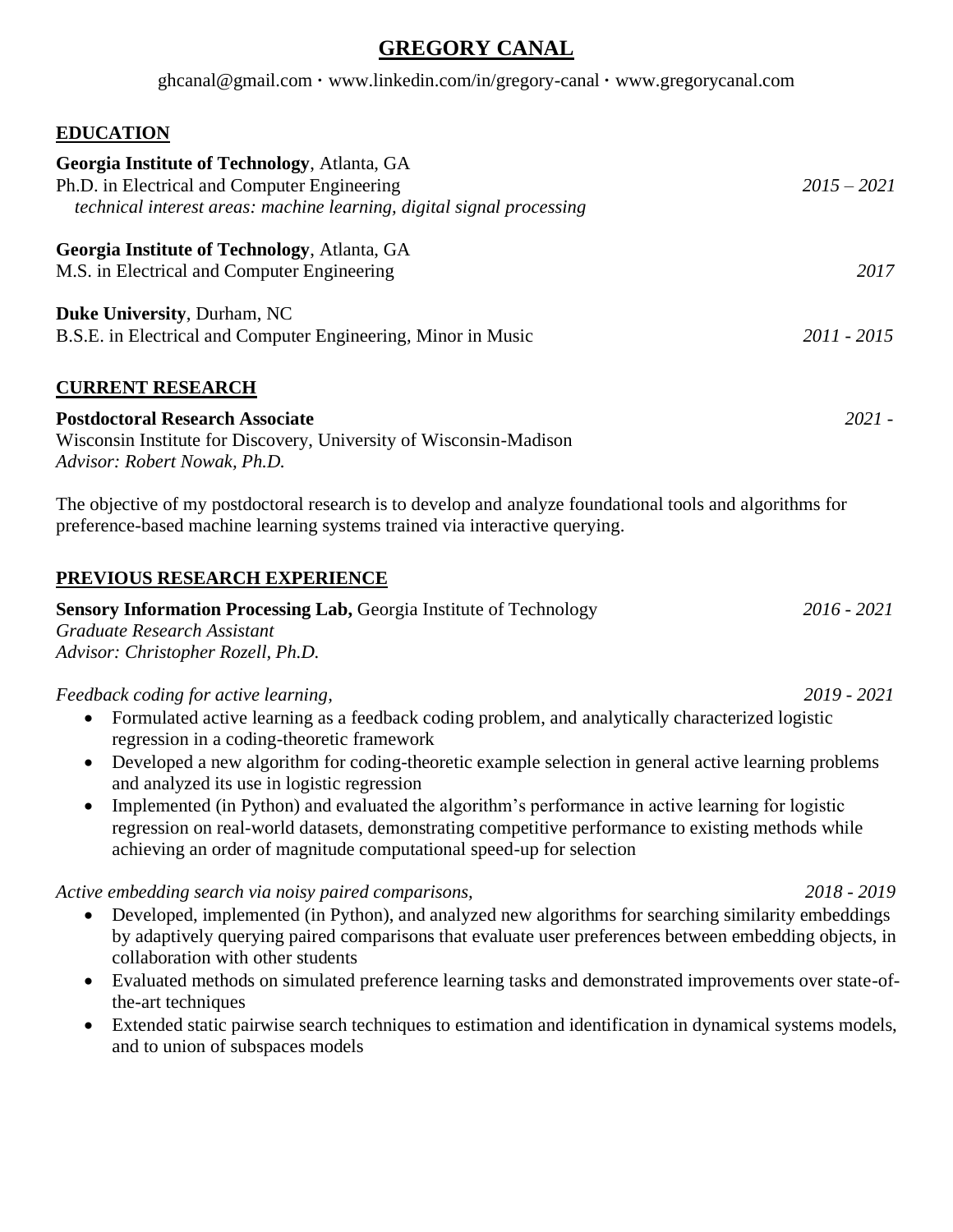*Active ordinal querying for tuplewise similarity learning, 2017 - 2019*

- Utilized concepts from active learning and information theory to design and implement (in Python) an efficient sampling strategy to train a similarity learning algorithm using a novel high-order ordinal query type, in collaboration with another student
- Demonstrated improved performance over the state-of-the-art method on simulated and newly collected human datasets

#### *SCINET: Swarm Control via Interactive Neural Teleoperation, 2015 - 2021*

- Developed a brain-computer interface (BCI) that utilizes an optimal feedback coding scheme to control a robotic swarm through the extraction and classification of EEG features with filtering and machine learning techniques written in MATLAB
- Collaborated with the GRITS robotics group to interface the BCI with a robotic swarm, achieving an accuracy of 75% correct swarm configurations over 70 trials of a single subject and verifying system usability via Amazon Mechanical Turk

*Interactive object segmentation with noisy binary inputs, 2016 - 2018*

• Managed two undergraduate students in an extension of BCI control algorithms used in SCINET to the domain of image segmentation, combining concepts from human-computer interaction and information theory with computer vision

# **Pratt Fellows Research Program, SSPACISS Laboratory,** Duke University *2014 - 2015*

*Undergraduate Researcher*

*Advisor: Leslie Collins, Ph.D.*

- Designed, executed, and analyzed experiments investigating the use of brain-computer interfaces for rapid visual searching of images
- Learned C++ and Qt programming to develop real-time experimental applications that generate data for signal processing and classification in MATLAB

# **PROFESSIONAL EXPERIENCE**

# **LGS Innovations**, Florham Park, NJ*Summer 2017*

*Graduate Student Intern*

- Investigated, developed, analyzed, and tested signal models and source separation solutions for multipleinput multiple-output digital communications systems, including a novel problem-specific extension of independent component analysis which was subsequently integrated into a deployed customer system
- Successfully demonstrated solution performance on both simulated and real-world customer datasets
- Fully documented methods and results in an internal report and presented in a departmental seminar

# **TEACHING EXPERIENCE**

# **Georgia Institute of Technology, School of Electrical and Computer Engineering** *Fall 2015*

*Graduate Teaching Assistant - ECE 2026: Introduction to Signal Processing*

• Instructed undergraduate students in weekly laboratory sessions that explored signal processing concepts in MATLAB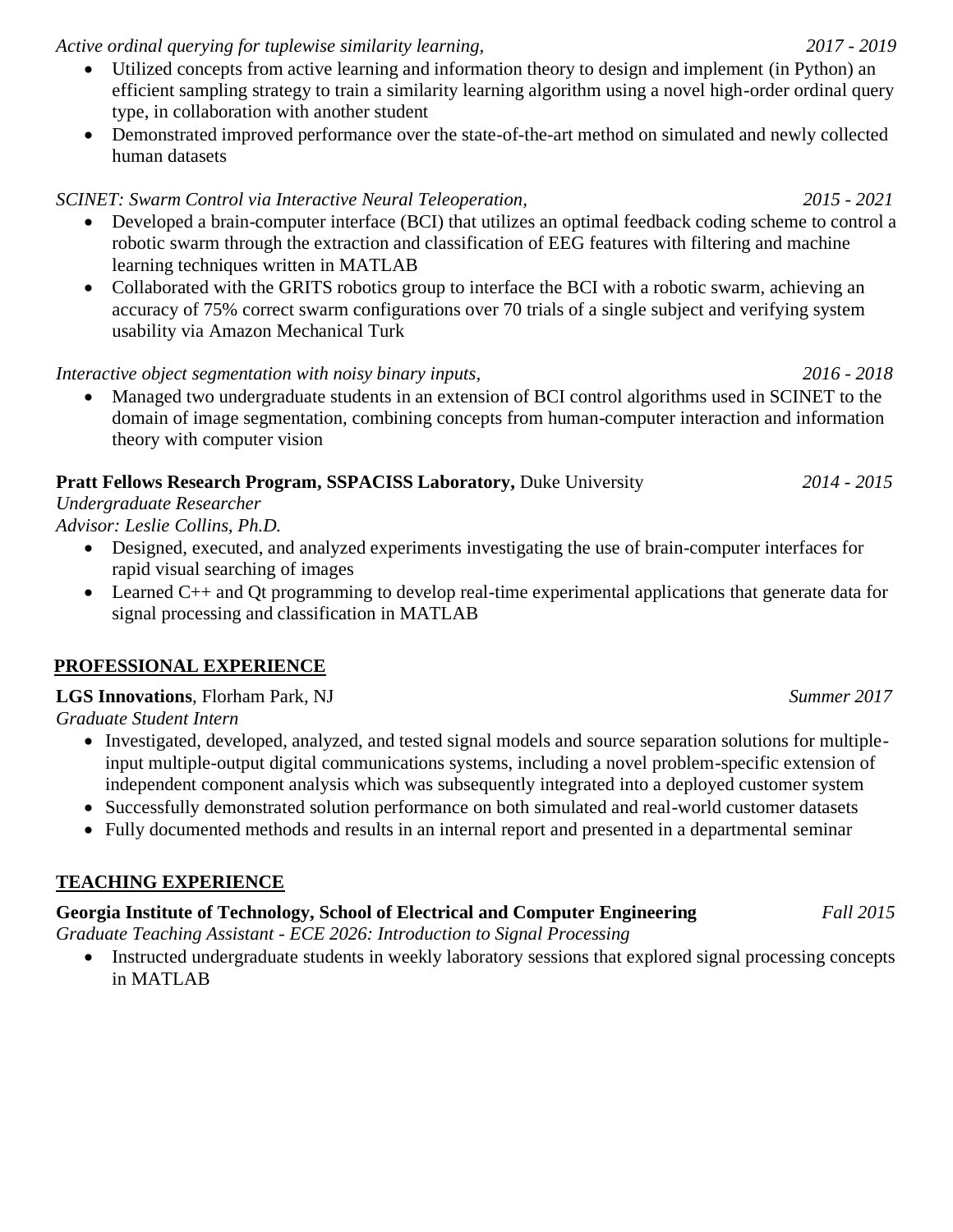#### **Duke University, Department of Electrical and Computer Engineering**

*Head Laboratory Teaching Assistant (Spring 2015) - ECE 280: Signals and Systems Laboratory Teaching Assistant (Fall 2013, Fall 2014) - ECE 280: Signals and Systems*

- Led weekly laboratory sessions that implemented signal processing concepts with MATLAB, Simulink, and data acquisition boards, tailoring instruction to individual students while balancing the needs of the class by leading group lessons
- Served as head laboratory teaching assistant, with additional responsibilities consisting of coordinating with laboratory managers and faculty to plan exercises, and leading weekly meetings to prepare teaching assistants for each lab

#### **SERVICE**

| Reviewer: 10 <sup>th</sup> International Conference on Learning Representations (ICLR)                                                                                                                                                                                                | 2022          |
|---------------------------------------------------------------------------------------------------------------------------------------------------------------------------------------------------------------------------------------------------------------------------------------|---------------|
| Organizer, Institute for Foundations of Data Science (IFDS) Seminar Series, UW-Madison                                                                                                                                                                                                | 2021          |
| Chaired weekly seminar series exploring modern methods in statistics, optimization, and machine<br>learning.                                                                                                                                                                          |               |
| Reviewer: 35 <sup>th</sup> Conference on Neural Information Processing Systems (NeurIPS)                                                                                                                                                                                              | 2021          |
| Reviewer: IEEE Journal on Selected Areas in Information Theory                                                                                                                                                                                                                        | 2021          |
| Reviewer: 24th International Conference on Artificial Intelligence and Statistics (AISTATS)                                                                                                                                                                                           | 2021          |
| Reviewer: Signal Processing with Adaptive Sparse Structured Representations (SPARS)                                                                                                                                                                                                   | 2019          |
| Organizer, Atlanta Science Festival community outreach event on <i>Neuro-Engineering</i> :<br>Blurring the Lines Between Mind and Machine                                                                                                                                             | 2019          |
| Board member, Georgia Tech ECE Graduate Student Organization<br>Developed and organized events for graduate students in the School of Electrical and Computer<br>Engineering<br>Served as a student mentor for multiple incoming graduate students to advise in coursework, research, | $2016 - 2019$ |
| and life as a Ph.D. student at Georgia Tech                                                                                                                                                                                                                                           |               |

Student technician, Duke Engage - Engineering World Health Summer Institute, Tanzania*Summer 2013*

• Volunteered for a month as a hospital technician, with duties including troubleshooting and repairing biomedical devices, taking item inventory and prioritizing repairs, and establishing a hospital engineering infrastructure

# **CONFERENCE PUBLICATIONS**

- **G. Canal**, M. Bloch, and C. Rozell. Feedback coding for active learning. In *The 24th International Conference on Artificial Intelligence and Statistics (AISTATS)*, April 2021. (Acceptance rate 30%).
- M. Connor, **G. Canal**, and C. Rozell. Variational autoencoder with learned latent structure. In *The 24th International Conference on Artificial Intelligence and Statistics (AISTATS)*, April 2021. (Acceptance rate 30%).
- M. O'Shaughnessy, **G. Canal**, M. Connor, M. Davenport, and C. Rozell. Generative causal explanations of black-box classifiers. In *The 34th Conference on Neural Information Processing Systems (NeurIPS)*, December 2020. (Acceptance rate 20%).
- **G. Canal\***, S. Fenu\*, (equal contribution) and C. Rozell. Active ordinal querying for tuplewise similarity learning. *In AAAI Conference on Artificial Intelligence (AAAI)*, New York, NY, February 2020. Selected for oral presentation. (Acceptance rate 20%).
- **G. Canal\***, M. O'Shaughnessy\*, (equal contribution) C. Rozell, and M. Davenport. Joint estimation of trajectory and dynamics from paired comparisons. In *International Workshop on Computational Advances in Multi-Sensor Adaptive Processing (CAMSAP)*, Guadeloupe, West Indies, December 2019.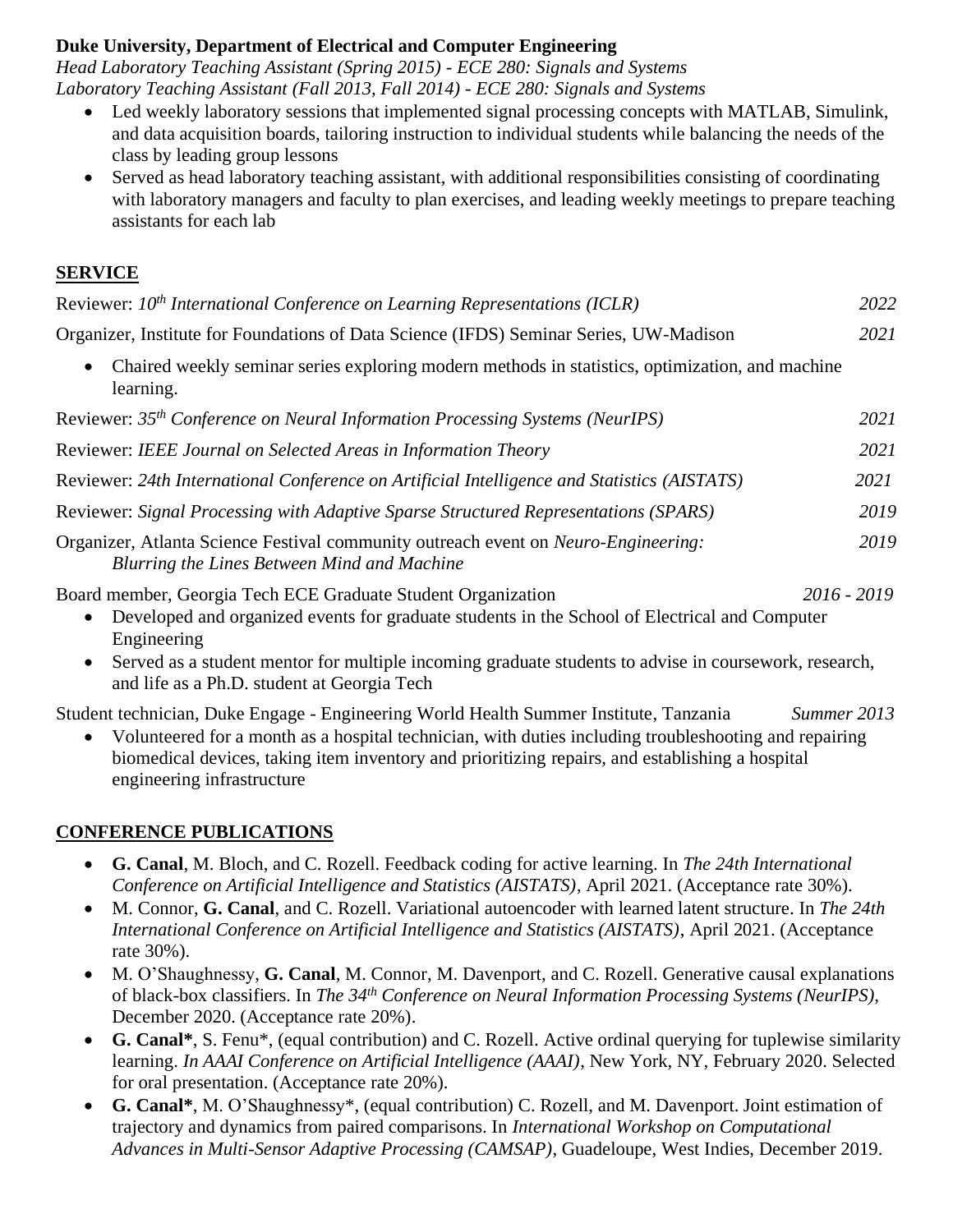- **G. Canal**, A. Massimino, M. A. Davenport, and C. J. Rozell. Active embedding search via noisy paired comparisons. In *The 36th International Conference on Machine Learning (ICML)*, Long Beach, CA, June 2019. Selected for long oral presentation. (Acceptance rate 23%).
- **G. Canal**, S. Manivasagam, S. Liang, and C. J. Rozell. Interactive object segmentation with noisy binary inputs. In *Proceedings of the IEEE Global Conference on Signal and Information Processing (GlobalSIP)*, Anaheim, CA, November 2018. Poster presentation.

# **CONFERENCE ABSTRACTS**

- **G. Canal**, A. Massimino, M. A. Davenport, and C. J. Rozell. Active embedding search via noisy paired comparisons. In *Signal Processing with Adaptive Sparse Structured Representations (SPARS) Workshop*, Toulouse, France, July 2019. Poster presentation.
- **G. Canal**, S. Fenu, A. Massimino, M. A. Davenport, and C. J. Rozell. Informative ordinal querying for similarity embedding construction and search. In *Coordinated Science Laboratory Student Conference*, Urbana, IL, February 2019. Poster presentation.
- **G. Canal**, Y. Diaz-Mercado, M. Egerstedt, and C. J. Rozell. Controlling high-complexity robotic swarms with low-complexity eeg brain-computer interfaces. In *International BCI Meeting*, Pacific Grove, CA, May 2018. Selected for oral presentation.
- **G. Canal**, Y. Diaz-Mercado, M. Egerstedt, and C. Rozell. Controlling high-complexity robotic swarms with low-complexity EEG brain-machine interfaces. In *Society for Neuroscience Annual Meeting*, Washington, D.C., November 2017. Poster presentation.

# **WORKSHOPS:**

- Selected participant in ComSciCon-Atlanta, Atlanta, GA, March 2020.
- Participant in Information Theory and Applications (ITA) Workshop, University of California San Diego, San Diego, CA, February 2020. Poster presentation.
- Selected participant in Georgia Tech's Career, Research, and Innovation Development Conference (CRIDC), Georgia Institute of Technology, Atlanta, GA, February 2019. Poster presentation.
- Selected participant in TRIPODS Summer School, Institute for Foundations of Data Science, University of Wisconsin-Madison, Madison, WI, July 2018. Poster presentation.

# **GRANTS CONTRIBUTED TO:**

DARPA – Active Similarity Learning and Manifold Graphs for Learning with Few Labels 2019 - 2022

• Assisted in the development of project objectives and co-authored multiple proposal sections

# **PATENTS:**

• G. Canal, C.J. Rozell, S. Fenu, M. Davenport, A. Massimino. Systems and Methods for Preference and Similarity Learning, filed February 3, 2020. International (PCT) Patent Application No.: PCT/US2020/016379.